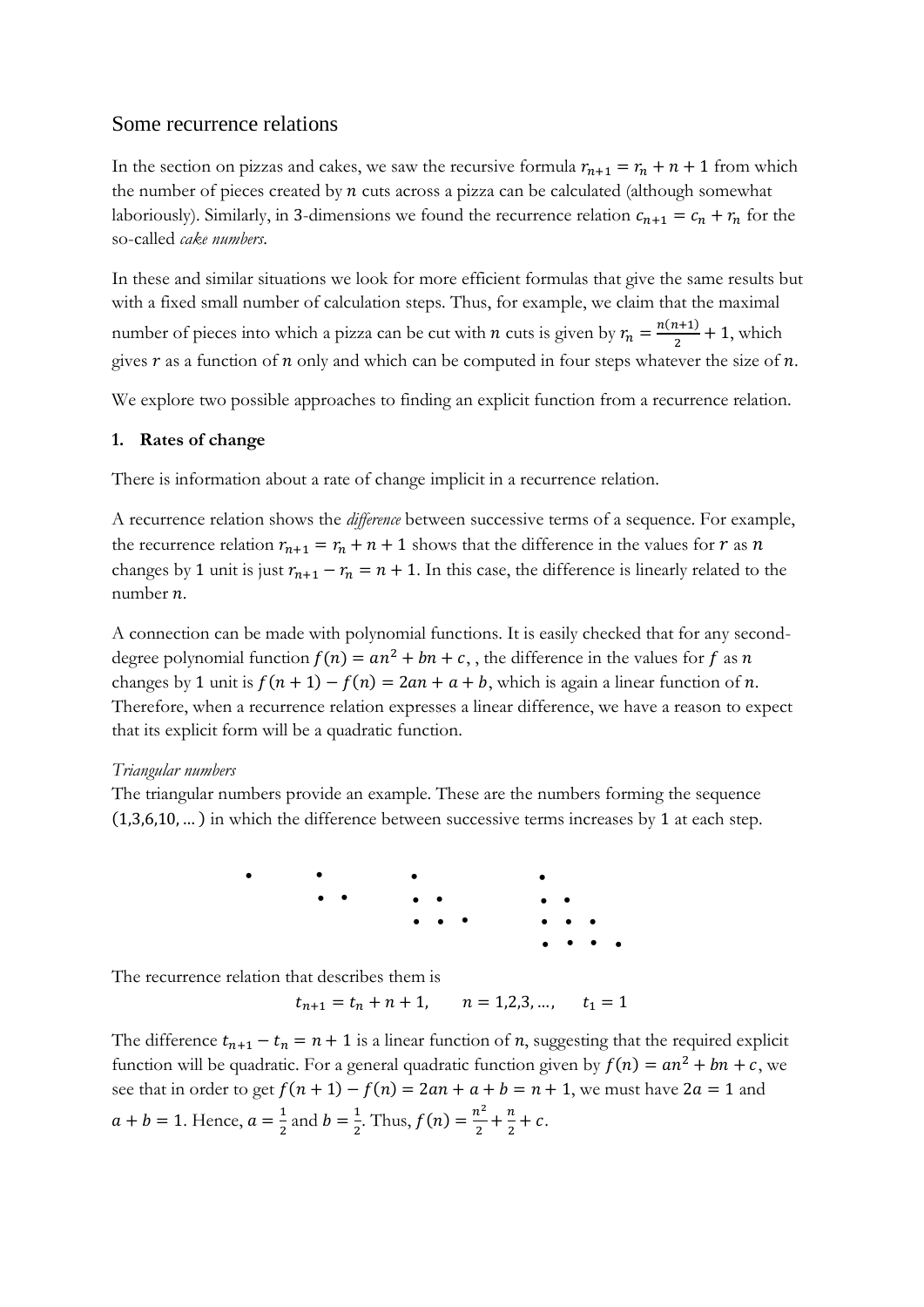Since the initial condition, from the first triangular number, is  $f(1) = 1$ , we set  $c = 0$  and thus, we have constructed a function, defined on the integers, given by  $f(n) = \frac{n^2 + n}{2}$  $rac{\tau}{2}$ .

We can write this as

$$
t_n = \frac{n(n+1)}{2}
$$

It remains to check that the formula satisfies the recurrence relation for all values of  $n$ . We see that  $t_{n+1} = \frac{(n+1)(n+2)}{2}$  $\frac{2(n+2)}{2}$  and therefore,  $t_{n+1} - t_n = (n+1) \left(\frac{n+2}{2}\right)$  $\frac{+2}{2} - \frac{n}{2}$  $\binom{n}{2}$  = n + 1, as required.

## *Lines dividing a plane*

The maximal number of regions created by  $n$  lines crossing a plane is given by the recurrence relation  $r_{n+1} = r_n + n + 1$ . This is almost the same recurrence relation as the one expressing the triangular numbers. It is not exactly the same because it has a different starting number.

As before, in order to have  $f(n + 1) - f(n) = n + 1$ , we must have  $2a = 1$  and  $a + b = 1$ . Hence,  $a = \frac{1}{2}$  $\frac{1}{2}$  and  $b = \frac{1}{2}$  $\frac{1}{2}$ . Thus,  $f(n) = \frac{n^2}{2}$  $\frac{i^2}{2} + \frac{n}{2}$  $\frac{n}{2}$  + c. However, in this case we require  $f(0) = 1$ . So, we deduce  $c = 1$  and therefore  $f(n) = \frac{n^2}{2}$  $\frac{i^2}{2} + \frac{n}{2}$  $\frac{n}{2}$  + 1 or  $r_n =$  $n(n + 1)$  $\frac{1}{2}$  + 1

We can accept this as the required explicit formula after checking that it gives the correct first term and that it satisfies the recurrence relation.

### *Planes cutting 3-space*

From the recurrence relation  $c_{n+1} = c_n + r_n$  we see that  $c_{n+1} - c_n = r_n$  and from the previous result, it is clear that the differences between cake numbers follow a quadratic rule. We conjecture that the explicit function we seek for  $c_n$  is a cubic polynomial.

The general cubic polynomial function can be expressed as  $g(n) = an^3 + bn^2 + cn + d$ . The difference  $g(n + 1) - g(n)$  turns out to be  $3an^2 + (3a + 2b)n + a + b + c$ . In comparison, the recurrence relation gives  $c_{n+1} - c_n = r_n = \frac{1}{2}$  $\frac{1}{2}n^2 + \frac{1}{2}$  $\frac{1}{2}n + 1.$ 

For these polynomial expressions to be equal, the corresponding coefficients must be equal. Therefore,  $3a = \frac{1}{2}$  $\frac{1}{2}$ , 3a + 2b =  $\frac{1}{2}$  $\frac{1}{2}$  and  $a + b + c = 1$ . Hence,  $a = \frac{1}{6}$  $\frac{1}{6}$ ,  $b = 0$  and  $c = \frac{5}{6}$ 6 .

Thus, the cubic function we seek is  $g(n) = \frac{1}{6}$  $rac{1}{6}n^3 + \frac{5}{6}$  $\frac{5}{6}n + d$ . Since  $g(0) = 1$ , we put  $d = 1$  so that  $g(n) = \frac{n(n^2+5)}{6}$  $\frac{(-+3)}{6}$  + 1 and after checking that this function does satisfy the recurrence relation, we conclude that the cake numbers are given by  $c_n = \frac{n(n^2+5)}{6}$  $\frac{(-+3)}{6}$  + 1, as claimed.

#### *Square pyramidal numbers*

Spheres can be stacked in layers with each layer in the form of a square. In this way a square pyramid shape is built. Depending on the number of layers, the numbers of spheres in each pyramid make a sequence of square pyramid numbers (1, 5, 14, 30, … ).